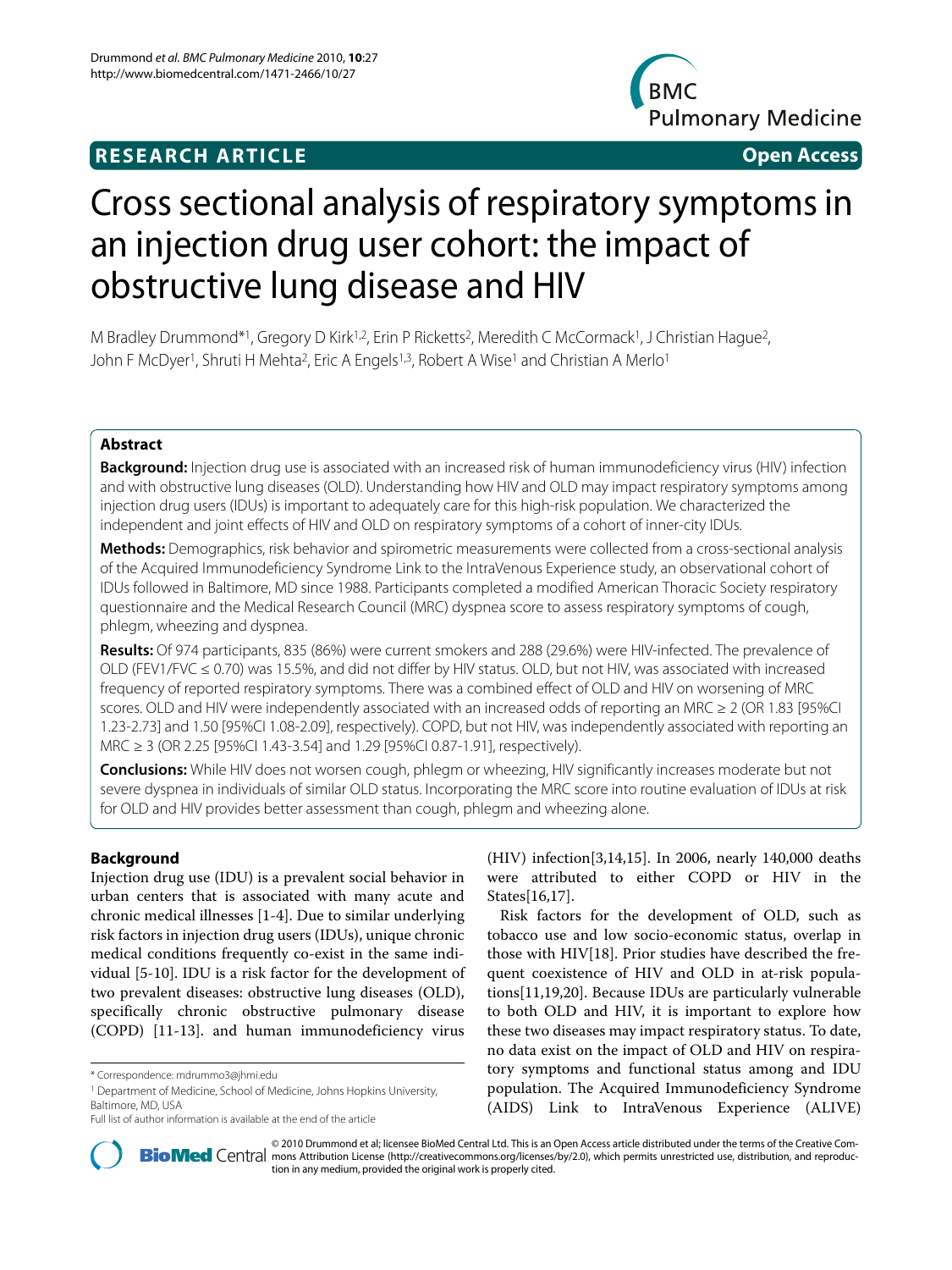study[[21\]](#page-7-14). has prospectively observed a cohort of both HIV-infected and at risk IDUs in inner-city Baltimore, Maryland, since 1988, providing an ideal dataset to examine the independent and joint effects of HIV and OLD on manifestation of respiratory disease.

# **Methods**

# **Setting and Participants**

The methods for recruitment and data collection in the ALIVE study have been previously described[[21\]](#page-7-14). Subjects were recruited through community outreach programs outside of treatment using distribution of flyers and word of mouth. Briefly, participants were required to  $be \geq 18$  yrs of age and have a history of injecting drugs. ALIVE participants that underwent spirometry testing as part of the lung sub-study were included in the current analysis. This study was approved by Institutional Review Boards of the Johns Hopkins Bloomberg School of Public Health and the National Cancer Institute. All enrolled participants provided written informed consent.

## **Data Collection**

In this cross-sectional analysis, exposure and outcome data were obtained from the ALIVE study visit where spirometry was first obtained; participants also underwent clinical examination, collection of blood specimens, behavior and respiratory questionnaires. Smoking status and duration, recent injection drug use and anti-retroviral or bronchodilator therapy were determined by selfreport. Medical conditions such as respiratory infections or clinical AIDS events were identified through selfreport and confirmed through standardized medical record abstraction. Spirometry was performed using a KOKO® (Pulmonary Data Services, Inc., Louisville, CO) pneumotach in accordance with American Thoracic Society guidelines[\[22](#page-7-15)]. Percent predicted values were calculated using standard formulas[[23\]](#page-7-16). OLD was defined as a pre-bronchodilator ratio of the forced expiratory volume in one second (FEV1) to forced vital capacity (FVC) of ≤ 70%[\[24](#page-7-17)]. Participants completed a modified version of the American Thoracic Society respiratory questionnaire[[25](#page-7-18)]. Our questionnaire captured information regarding presence, frequency and timing of respiratory symptoms (cough, phlegm and wheezing). Dyspnea was assessed using the modified Medical Research Council (MRC) questionnaire with a validated 0-4 scale, with a higher score indicating worse dyspnea[[26,](#page-7-19)[27\]](#page-7-20). The MRC score has been shown to correlate with lung function and long-term mortality in COPD patients and thus is employed as a tool for assessment of disease impact [\[27-](#page-7-20) [29](#page-8-0)].

# **Statistical analysis**

We compared the prevalence of respiratory symptoms in individuals with and without OLD (defined by FEV1/FVC

≤ 70%) grouped by HIV status. Clinical and demographic characteristics between groups were compared using ttest for continuous variables. Categorical variables were compared with Pearson's chi square and Fisher's exact tests. Analysis of variance was performed to test the effects of HIV and OLD on clinical and spirometric measurements. Because of multiple comparisons, a Bonferroni corrected p-value was used to assess for statistical significance in the two-way comparison. Differences in the distribution of MRC scores were assessed with Pearson's chi squared test. Multivariable logistic regression models were generated to explore combinations of variables associated with different MRC thresholds. Covariates were evaluated based upon known relevance from clinical literature review and/or inspection of exploratory data analysis. Odds ratios were adjusted for age, gender, body-mass index (BMI), lifetime pack-years smoking, number of lifetime pneumonias, presence of severe anemia (hemoglobin<8 mg/dL) and injection drug use status. Hemoglobin samples were not collected on HIV-uninfected participants prior to October 2007, thus these values were missing on 469 (48.2%) of the cohort. Results with and without this covariate in logistic regression modeling did not affect the overall results. Additional multivariable models restricted to HIV-infected individuals compared thresholds of viral load and CD4 levels. All data are presented as mean (standard deviation) for normally distributed data and median (interquartile range [IQR]) for non-normally distributed data. Stata version 10.0 (Stata Corp, College Station, TX), was used for statistical analysis.

# **Results**

# **Baseline Characteristics**

Of the 1052 participants evaluated in the lung sub-study, 78 participants lacked complete spirometric data and were excluded. Therefore, analysis presented includes demographic, anthropometric, spirometric and respiratory questionnaire data from 974 individuals. Overall, participants were a median age of 48.7 years old (IQR, 43.6-53.5 years), 65.9% were males, 89.8% were black. Overall, 85.7% were current smokers, 9.3% were former smokers and 4.9% had never smoked. A total of 288 (29.6%) individuals were HIV-infected. Of HIV-infected participants, 155 (54.6%) reported highly active anti-retroviral therapy (HAART) use in the last 6 months. HIVinfected HAART users had a median CD4 count was 322 cells/mm3 (IQR, 177-503) and 109 (70.3%) had an undetectable viral load. Of the 133 HIV-infected individuals not reporting HAART use in the last 6 months, the median CD4 count was 321 cells/mm3 (IQR, 178-497) and 22 (16.5%) had an undetectable viral load. The prevalence of HIV infection among the 78 excluded participants (30.8%) was similar to those included in analysis (29.6%).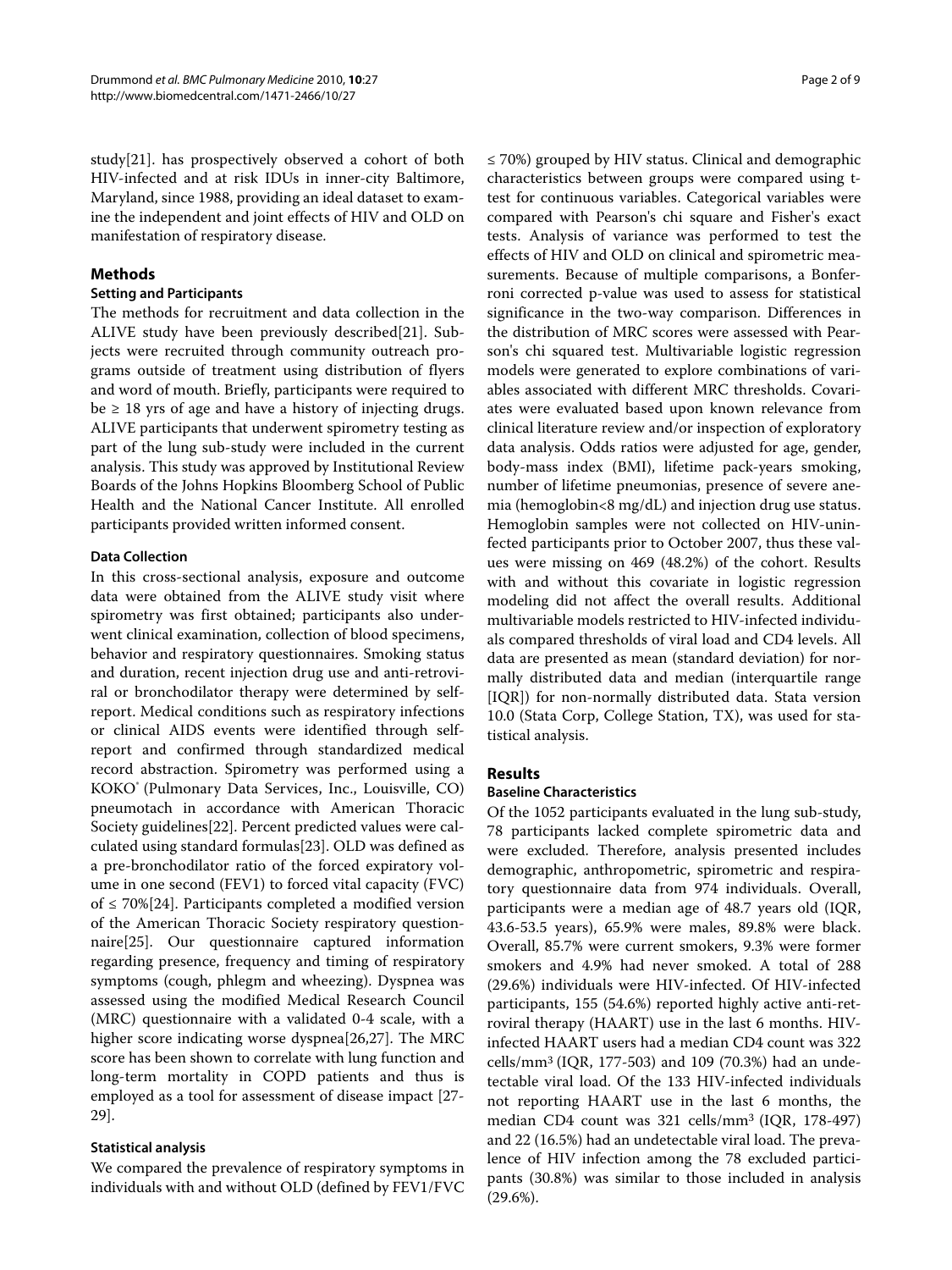The prevalence of spirometry-defined OLD among participants was 15.5%, which did not differ by HIV status  $(HIV+ 15.6\% \text{ vs. } HIV-15.5\%; p = 0.95)$ . Study groups formed by the presence or absence of OLD and HIV included 580 participants negative for both diseases, 243 participants with HIV alone, 106 participants with OLD alone and 45 participants with both OLD and HIV (Table 1). OLD+/HIV-participants were slightly older than the other disease subgroups. Distribution of race differed among the four disease strata. OLD-/HIV+ individuals were more likely to be black when compared to those with neither disease (OLD-/HIV-) (96.3 vs. 88.3%;  $p <$ 0.01) and both diseases (OLD+/HIV+) (96.3 vs. 86.7%; p = 0.048). BMI also differed with HIV and COPD status. Among HIV-participants, the presence of OLD was associated with a lower BMI when compared to those without COPD ( $p = 0.04$ ). The presence of HIV was not associated with a difference in BMI among individuals of similar OLD status. As expected, bronchodilator use was more common among patients with OLD regardless of HIV status (OLD+/HIV-vs. OLD-/HIV-33.0 vs. 12.1%; p  $< 0.01$  and OLD+/HIV+ vs. OLD-/HIV+ 44.4 vs. 19.3%; p < 0.01). In participants without OLD, bronchodilator use was more frequently reported when HIV was present compared to when HIV was absent (19.3% vs. 12.1%;  $p <$ 0.01).

# **Lung function**

Among participants with OLD, those with HIV infection had a lower absolute FEV1 and FVC compared to those without HIV (1.97 L [0.73] vs. 2.36 L [0.84]; p = 0.019 and 3.17 L [1.01] vs. 3.69 L [1.17]; p = 0.014, respectively) (Table 2). However, in those individuals with OLD, there was no difference by HIV status in percent predicted FEV1 (FEV1% predicted) ( $p = 0.05$ ) and percent predicted FVC (FVC% predicted)  $(p = 0.15)$ .

## **Respiratory Symptoms**

In individuals with neither OLD nor HIV, respiratory symptoms were commonly reported, with 25.5% reporting cough, 29.5% reporting phlegm and 34.5% reporting wheezing (Table 3). OLD, but not HIV, was associated with more frequent respiratory symptoms. For HIV-participants, those with OLD reported more frequent symptoms than those without OLD: cough 50.9% vs. 25.5% (p < 0.01), phlegm 49.1% vs. 29.5% ( $p < 0.01$ ) and wheezing 61.3% vs. 34.5% ( $p < 0.01$ ). Similarly, for HIV+ participants, those with OLD reported more frequent respiratory symptoms when compared to those without OLD: cough 53.3% vs. 26.3% (p < 0.01), phlegm 60.0 vs. 31.3% (p  $< 0.01$ ) and wheezing 60.0 vs. 35.8% (p  $< 0.01$ ). When evaluating only HIV-infected subjects, neither HAART use nor undetectable HIV RNA levels were associated with differences in respiratory symptoms in individuals of similar OLD status.

In order to assess the independent and joint effects of HIV and OLD on dyspnea, we examined the distribution of MRC scores by disease subgroup. Additionally, we used logistic regression analysis to determine characteristics associated with MRC score thresholds of  $\geq 2$  and  $\geq 3$ . These thresholds were chosen because of their known correlation with significant impairment in functional status ( $\geq$  2)[[30](#page-8-1)]. and with mortality ( $\geq$  3)[[28,](#page-8-2)[31\]](#page-8-3). When stratifying by OLD alone, the distribution of MRC scores was worse for OLD+ individuals when compared to OLDindividuals ( $p < 0.01$ ) (Figure [1](#page-5-0)). When stratifying by HIV status alone, the distribution of MRC scores trended towards worse scores for HIV+ individuals when compared to HIV-individuals, although the test for trend did not achieve statistical significance (p = 0.07) (Figure [2](#page-6-0)). The distribution of MRC scores by each of the OLD/HIV groups approximated an additive effect of HIV and OLD  $(p < 0.01)$  (Figure [3](#page-5-1)). An MRC  $\geq 2$  was present in 151 (25.9%) of OLD-/HIV-individuals, 82 (33.1%) of OLD-/ HIV+ participants, 38 (35.8%) of OLD+/HIV-individuals and 19 (42.2%) of OLD+/HIV+ participants (overall chisquare  $p = 0.01$ ). An MRC  $\geq 3$  was present in 87 (14.9%) of OLD-/HIV-participants, 42 (16.9%) of OLD-/HIV+ participants, 24 (22.6%) of OLD+/HIV-participants and 15 (33.3%) of OLD+/HIV+ participants (overall  $p < 0.01$ ). Among HIV-infected individuals, neither CD4 cell count<200, HAART use, nor undetectable HIV RNA levels were associated with a difference in the distribution and mean MRC scores in individuals of similar OLD status.

After adjusting for demographic characteristics, smoking intensity, current injection drug use and number of pneumonias, logistic regression analysis demonstrated that OLD was associated with an increased odds of reporting an MRC  $\geq$  2 (OR 1.83; 95%CI 1.23-2.73; p < 0.01) and an MRC  $\geq$  3 (OR 2.25; 95%CI 1.43-3.54; p < 0.01) (Table 4). HIV infection was associated with an increased odds of reporting an MRC  $\geq$  2 (OR 1.50; 95%CI 1.08-2.09;  $p = 0.02$ ) but this association was attenuated for an MRC  $\geq$  3 (OR 1.29; 95%CI 0.87-1.91; p = 0.20). Female gender, higher BMI and higher lifetime packyears smoking were associated with an increase in the odds of reporting an MRC  $\geq 2$  and  $\geq 3$  in all models. In HIV-infected subjects, adjusting for HIV severity (viral load>200,000 copies/mL versus viral load ≤ 200,000 copies/mL or CD4>200 vs. CD4  $\leq$  200), did not attenuate the effect of OLD on dyspnea.

## **Discussion**

In this report, we have characterized the respiratory symptoms of a large cohort of IDUs at-risk for HIV and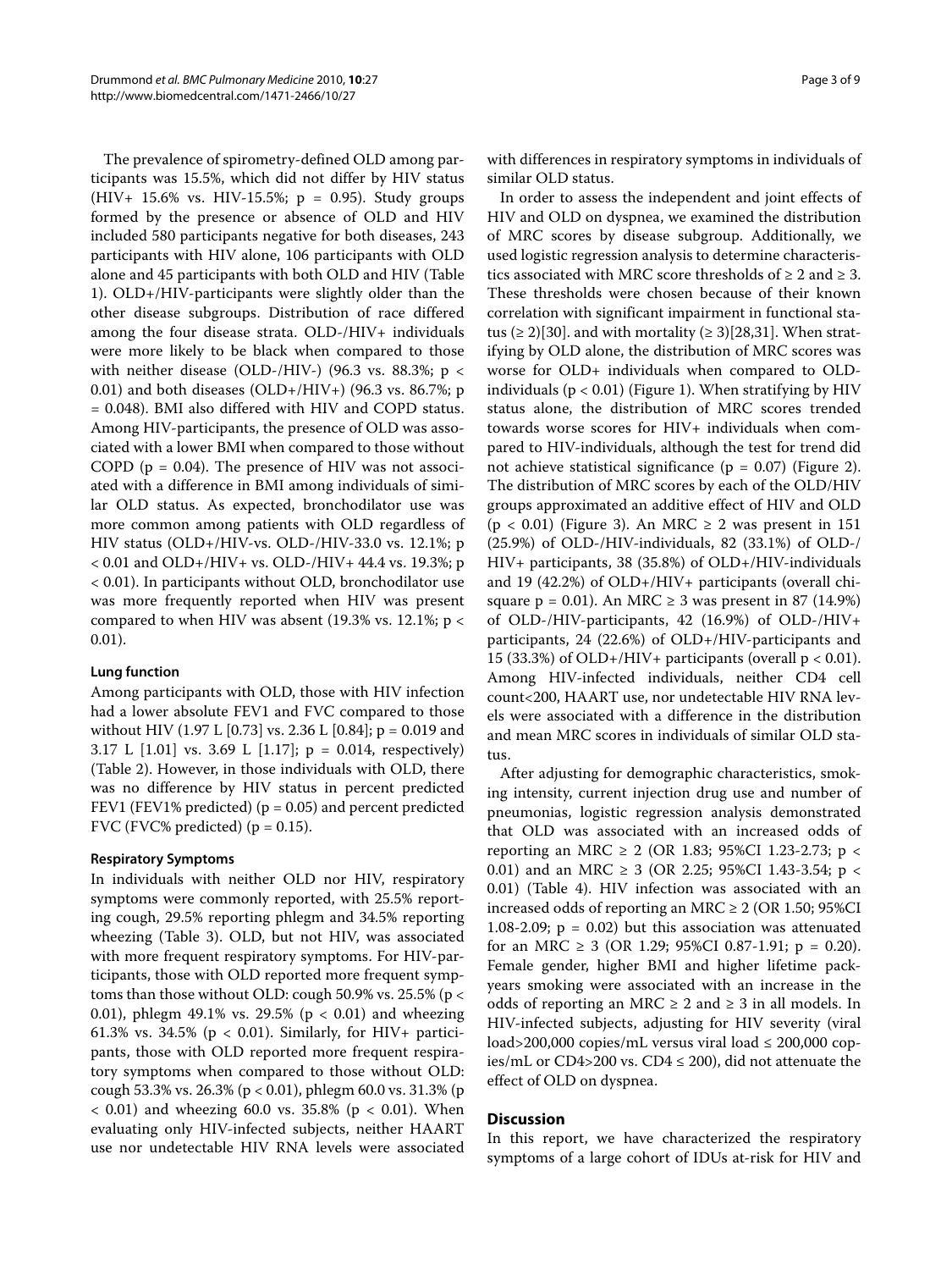|                                   | OLD-                    |                         | $OLD+$                  |                         |          |
|-----------------------------------|-------------------------|-------------------------|-------------------------|-------------------------|----------|
|                                   | HIV-                    | $HIV+$                  | HIV-                    | $HIV+$                  | P-value* |
| ${\sf N}$                         | 580                     | 243                     | 106                     | 45                      |          |
| Age, yr                           | 48.1 (8.04)             | 47.7 (6.44)             | 50.1 (8.82)             | 48.8 (8.40)             | 0.05     |
| Male, n(%)                        | 385 (66.4)              | 152 (62.6)              | 75 (70.8)               | 30 (66.7)               | 0.49     |
| Race/ethnicity, n(%)              |                         |                         |                         |                         |          |
| Black                             | 512 (88.3)              | 234 (96.3)              | 90 (84.9)               | 39 (86.7)               | < 0.01   |
| Smoking status, n(%)              |                         |                         |                         |                         |          |
| Current                           | 500 (86.2)              | 203 (83.5)              | 94 (88.7)               | 38 (84.4)               |          |
| Former                            | 53 (9.14)               | 25 (10.3)               | 10 (9.43)               | 3(6.67)                 |          |
| Never                             | 27 (4.66)               | 15 (6.17)               | 2(1.89)                 | 4(8.89)                 | 0.53     |
| Smoking, pack-yr                  | 19.5<br>$(12-33)$       | 19<br>$(10.5 - 32.4)$   | 20.8<br>$(14-36)$       | 21.9<br>$(10.8 - 36.5)$ | 0.56     |
| Current IDU, n(%)                 | 246 (42.4)              | 87 (35.8)               | 44 (41.5)               | 15 (33.3)               | 0.25     |
| 6 mo income, $n$ <sup>(%)</sup>   |                         |                         |                         |                         |          |
| Not reported                      | 12(2.1)                 | 7(2.9)                  | 5(4.7)                  | 2(4.4)                  |          |
| None                              | 147 (25.3)              | 52 (21.4)               | 21(19.8)                | 7(15.6)                 |          |
| $<$ \$5,000                       | 274 (47.2)              | 133 (54.7)              | 51(48.1)                | 25 (55.6)               |          |
| \$5,000-\$10,000                  | 91 (15.7)               | 39 (16.0)               | 23(21.7)                | 6(13.3)                 |          |
| $>$ \$10,000                      | 56 (9.7)                | 12 (4.9)                | 6(5.7)                  | 5(11.1)                 | 0.13     |
| High school education,<br>$n$ (%) | 259 (44.7)              | 85 (35.0)               | 42 (39.6)               | 18 (45)                 | 0.10     |
| BMI, (kg/m <sup>2</sup> )         | 25.7<br>$(22.8 - 30.3)$ | 24.9<br>$(21.8 - 29.1)$ | 24.2<br>$(22.0 - 27.6)$ | 22.3<br>$(21.2 - 28.3)$ | < 0.01   |
| Hemoglobin (gm/dL)                | 13.4 (1.61)             | 12.8 (1.58)             | 13.4 (1.82)             | 12.9 (1.91)             | < 0.01   |
| MRC score                         | 0.96(1.25)              | 1.19(1.31)              | 1.35(1.41)              | 1.69(1.46)              | < 0.01   |
| Bronchodilator use, n(%)          | 70 (12.1)               | 47 (19.3)               | 35 (33.0)               | 20 (44.4)               | < 0.01   |
| $CD4$ cell count                  | N/A                     | 323<br>$(177-502)$      | N/A                     | 305<br>$(168 - 487)$    | 0.88     |
| HIV viral load                    |                         |                         |                         |                         |          |
| $>400$ copies, $n(\%)$            | N/A                     | 112 (46.1)              | N/A                     | 19 (42.2)               | 0.63     |
| X 100K, mean(SD) <sup>±</sup>     |                         | 62.2 (103)              |                         | 111 (176)               | 0.06     |
|                                   |                         |                         |                         |                         |          |

# **Table 1: Clinical and demographic characteristics of study participants.**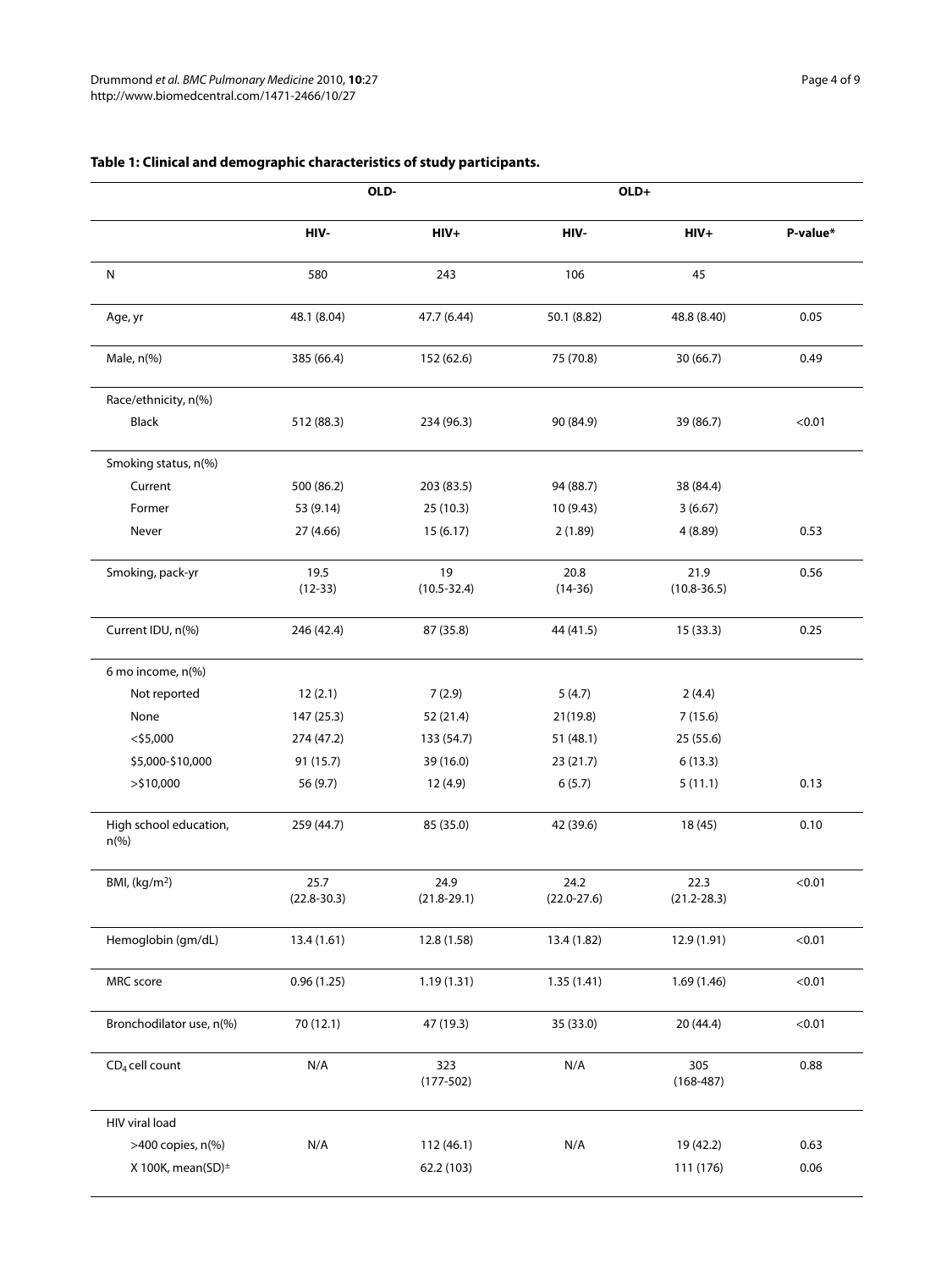| HAART use, n(%) | N/A       | 133 (54.7) | N/A     | 22 (48.9) | 0.19 |
|-----------------|-----------|------------|---------|-----------|------|
| Pneumonia, n(%) |           |            |         |           |      |
| All             | 15 (2.59) | 3(1.23)    | 3(2.83) | 1(2.22)   | 0.57 |
| Pneumocystis    |           | 2(0.82)    | 0       | $\Omega$  | 0.22 |

**Table 1: Clinical and demographic characteristics of study participants. (Continued)**

\*P-value represents test for overall difference across means or proportions. Values presented as mean (S.D.) or median (IQR) unless indicated. OLD = Obstructive lung disease; HIV = Human immunodeficiency virus; IDU = Injection drug use; BMI = Body mass index; MRC = Medical research council; CD4 = CD4+ T-Helper cells; HAART = Highly active anti-retroviral therapy; pack-yr = Number of packs smoked per day \* years smoked; ±Mean(SD) of viral load only for those participants with viral load >400.

OLD. This analysis has yielded several important findings. First, in this population with almost ubiquitous cigarette smoking, we identified a high prevalence of respiratory symptoms even in the absence of OLD and HIV. While there was not an increased prevalence of reported cough, phlegm and wheezing associated with HIV, we did find that when HIV infection and OLD coexisted, dyspnea was worse than when either disease was present alone. Furthermore, HIV was independently associated with moderate dyspnea after controlling for the presence of OLD and other confounders.

Within this IDU cohort, a high prevalence of respiratory symptoms was present even in those participants without OLD or HIV. Despite the mean age of 48.7 years in our study cohort, the rates of respiratory symptoms observed in those without OLD and HIV are similar to rates reported in a population of elderly Medicare smokers[[32\]](#page-8-4). A prior report of 234 HIV-infected individuals, of whom 6.8% had spirometry-defined COPD, described a similar frequency of respiratory symptoms[[33](#page-8-5)]. Our report highlights the significant symptom burden experienced by the IDU population with heavy tobacco habits. We extend prior publications by stratifying respiratory

**Table 2: Spirometry characteristics of study participants.**

symptoms and functional status in a population of injection drug users by OLD and HIV status. Prior publications have been limited to descriptions of respiratory symptoms in either OLD or HIV, but not in both disease states[[34,](#page-8-6)[35\]](#page-8-7).

While HIV status was not associated with increasing cough, phlegm and wheezing, there was a combined effect of HIV and OLD on dyspnea assessed by the MRC scale. To our knowledge, no prior study has evaluated the effect of HIV on MRC scores in individuals with and without OLD. Our analysis has shown that the presence of HIV is associated with a detrimental shift in the distribution of MRC scores when OLD is present, and this effect was independent of HIV severity. Moreover, patients who had both OLD and HIV had the highest proportion of MRC scores  $\geq 2$  and  $\geq 3$ . Female gender was associated with increased odds of reporting an MRC  $\geq 2$ and  $\geq$  3 after adjusting for other characteristics. These findings add information to prior publications examining respiratory symptoms in HIV-infected populations,[[11](#page-7-4)] which have not included female participants. We observed a >50% increase in the risk of reporting an MRC  $\geq$  2 in the presence of HIV, highlighting the impact of

|                       | OLD-        |             |             | OLD+        |          |
|-----------------------|-------------|-------------|-------------|-------------|----------|
|                       | HIV-        | $HIV+$      | HIV-        | $HIV+$      | P-value* |
| FEV <sub>1</sub> /FVC | 79.2 (4.83) | 79.8 (5.44) | 63.4(6.75)  | 61.2(7.95)  | < 0.01   |
| FEV <sub>1</sub>      |             |             |             |             |          |
| Absolute (L)          | 2.93(0.75)  | 2.80(0.66)  | 2.36(0.84)  | 1.97(0.73)  | < 0.01   |
| % Predicted           | 95.9 (15.3) | 95.0 (15.2) | 73.8 (18.2) | 66.4 (19.7) | < 0.01   |
| <b>FVC</b>            |             |             |             |             |          |
| Absolute (L)          | 3.71(0.96)  | 3.53(0.86)  | 3.69(1.17)  | 3.17(1.01)  | < 0.01   |
| % Predicted           | 97.5 (15.8) | 96.2 (15.8) | 92.3 (18.9) | 86.1 (20.5) | < 0.01   |

\*P-value represents test for overall difference across means. Values presented as mean (S.D.) OLD = Obstructive lung disease; HIV = human immunodeficiency virus; FEV1 = Forced expiratory volume in 1 sec; FVC = Forced vital capacity;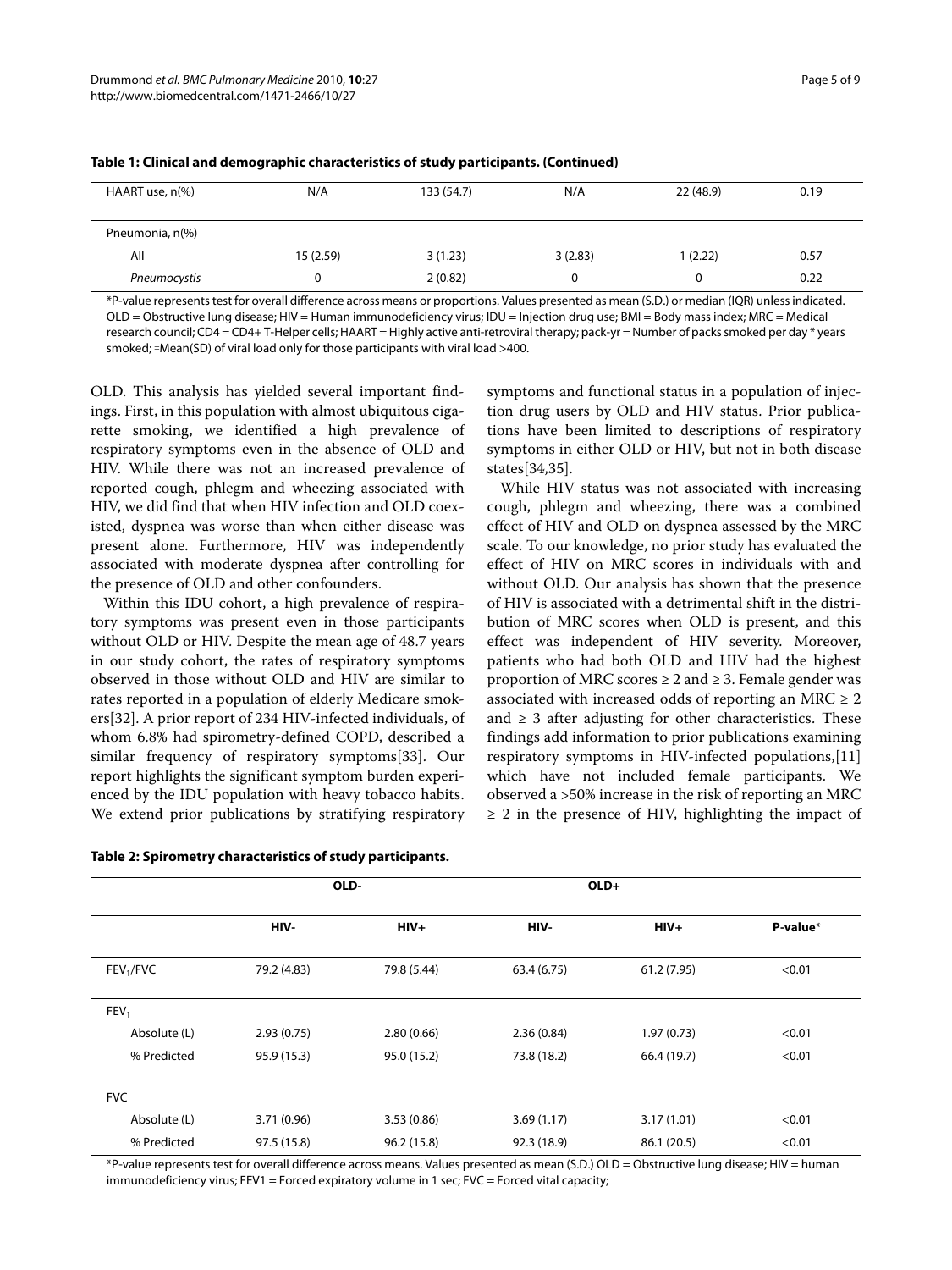|                               | OLD-       |           | OLD+      |           |
|-------------------------------|------------|-----------|-----------|-----------|
|                               | HIV-       | $HIV+$    | HIV-      | $HIV+$    |
| $\mathsf{N}$                  | 580        | 243       | 106       | 45        |
| Cough, n(%)                   |            |           |           |           |
| Present                       | 148 (25.5) | 64(26.3)  | 54 (50.9) | 24(53.3)  |
| Morning cough                 | 93 (16.0)  | 38 (15.6) | 35 (33.0) | 17 (37.8) |
| $\geq$ 4 days/week            | 109 (18.8) | 46 (18.9) | 37 (34.9) | 23(51.1)  |
| $\geq$ 3 months               | 61(10.5)   | 31 (12.8) | 22 (20.8) | 11(24.4)  |
| Phlegm, n(%)                  |            |           |           |           |
| Present                       | 171 (29.5) | 76 (31.3) | 52 (49.1) | 27(60.0)  |
| Morning phlegm                | 101 (17.4) | 44 (18.1) | 39 (36.8) | 18 (40.0) |
| $\geq$ 4 days/week            | 109 (18.8) | 54 (22.2) | 37 (34.9) | 21(46.7)  |
| $\geq$ 3 months               | 78 (13.5)  | 30 (12.4) | 24 (22.6) | 13 (28.9) |
| Wheezing, n(%)                |            |           |           |           |
| Ever                          | 200 (34.5) | 87 (35.8) | 65(61.3)  | 27(60.0)  |
| Most days and<br>nights       | 61(10.5)   | 31 (12.8) | 30(28.3)  | 15(33.3)  |
| History of wheezing<br>attack | 117 (20.2) | 54 (22.2) | 47 (44.3) | 21(46.7)  |

# **Table 3: Prevalence of respiratory symptoms stratified by OLD and HIV status.**

Values presented as n(%). OLD = Obstructive lung disease; HIV = human immunodeficiency virus

HIV infection on dyspnea of individuals without substantially altering cough, phlegm and wheezing. Interestingly, OLD, but not HIV, remained an important predictor of reporting an MRC  $\geq$  3, suggesting that HIV may increase

mild impairment independent of OLD, but advanced dyspnea is largely driven by OLD.

Several potential mechanisms exist by which HIV infection may increase the susceptibility to respiratory symptoms and diseases. HIV-infected individuals dem-

<span id="page-5-0"></span>

bution of MRC scores by OLD status alone (OLD = Obstructive lung disease; MRC = Medical research council). P-values represent overall chisquared test.

<span id="page-5-1"></span>

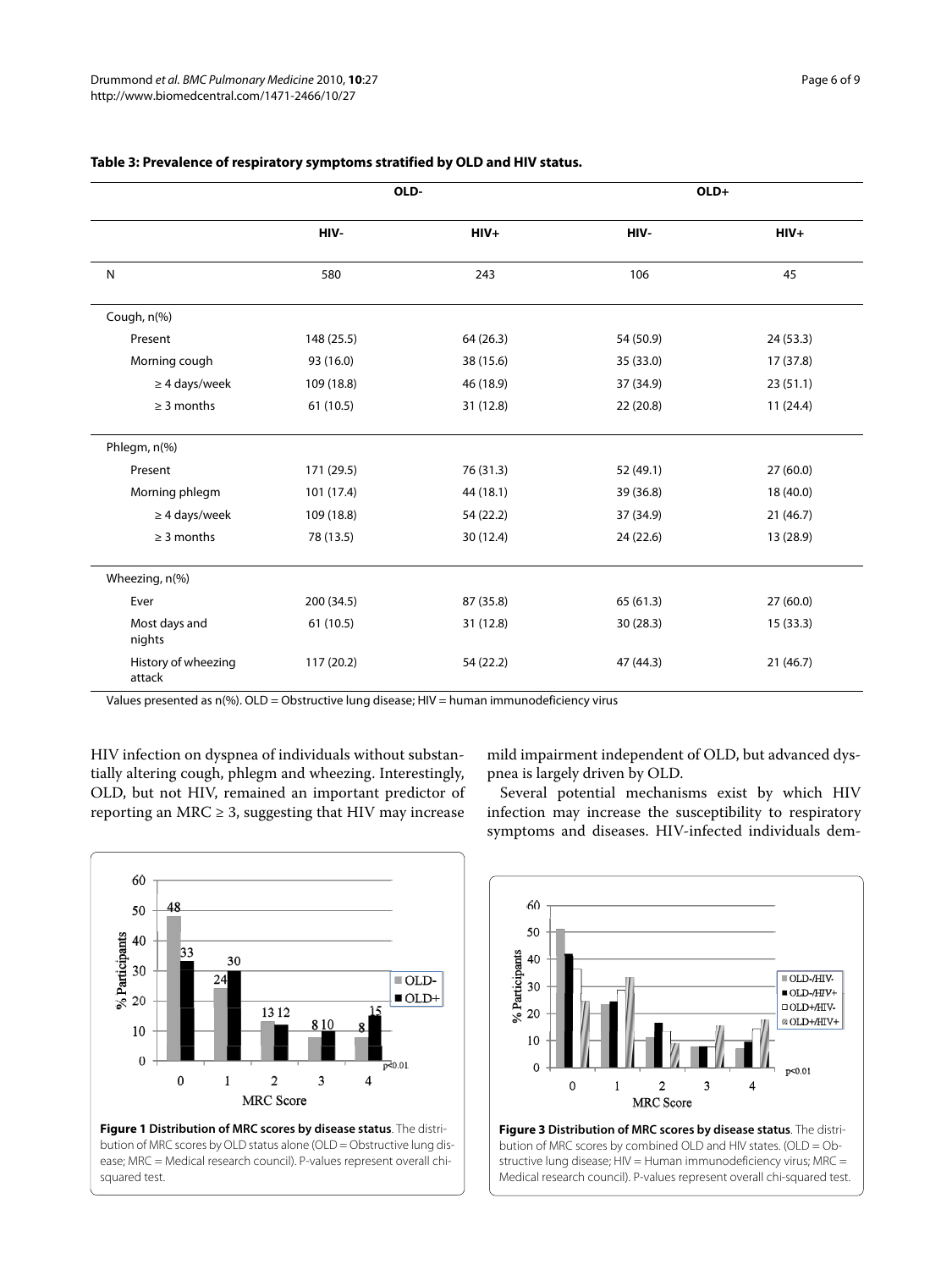<span id="page-6-0"></span>

onstrate elevated systemic inflammatory cytokines, including those implicated in the pathogenesis of OLD [[36-](#page-8-8)[38](#page-8-9)]. Moreover, elevated inflammatory cytokines are observed in the bronchoalveolar lavage fluid of asymptomatic HIV-infected individuals[[39\]](#page-8-10). In lung autopsy specimens of HIV-infected individuals, areas of histological emphysema had many HIV-1 infected cells, whereas rare HIV-1 infected cells were evident in normal lung, suggesting that direct HIV infection may drive emphysema formation[[40\]](#page-8-11). These observations suggest that infection with HIV leads to systemic and local abnormalities that may promote the development of OLD. Additionally, HIV infection is associated with an increase in the development of pulmonary arterial hypertension,[[41](#page-8-12)] which may be independently associated with increased respiratory symptoms.

Our study has several implications for health care providers caring for IDU patients at risk for OLD and HIV.

The high prevalence of smoking and respiratory symptoms identifies IDUs as patients who would benefit from aggressive smoking cessation and spirometry screening initiatives. Second, when assessing respiratory symptoms in HIV+ patients at-risk for OLD, providers should be hesitant to attribute reported respiratory symptoms solely to HIV infection. Rather, healthcare providers should be vigilant to screen for undiagnosed OLD in this population. Third, clinicians should consider incorporating dyspnea as well as cough, phlegm and wheezing into routine assessments. Given that MRC scores have been shown to correlate with morbidity and mortality in longitudinal studies of OLD patients,[\[28](#page-8-2)[,31](#page-8-3)] incorporation of the MRC scale into routine clinical assessments of IDUs may provide further risk stratification of populations with the combined co-morbidities of OLD and HIV.

Our study has some limitations. First, the cross-sectional nature of this analysis prevents conclusions regarding longitudinal outcomes such as rate of FEV1 decline and mortality. Although analyses incorporating markers of advance HIV did not attenuate the effect of OLD on respiratory symptoms, the high background prevalence of smoking and respiratory symptoms in our population may be obscuring any effect of advanced HIV on respiratory illness. IDUs participating in longitudinal observational studies may differ from the general IDU population, impacting generalizability. Moreover, the inner-city characteristics of this cohort may further limit the generalizability of our findings to other IDU population or different populations with OLD and HIV. The absence of pre- and post-bronchodilator testing in this cohort does not allow us to make conclusions regarding the different symptom profile of asthma and COPD. While we accounted for number of pneumonias in our analysis, prior studies have reported that IDUs have an increased risk of bacterial pneumonia and tuberculosis

|                              | $MRC \geq 2$        | $MRC \geq 3$      |
|------------------------------|---------------------|-------------------|
| <b>OLD</b>                   | $1.83(1.23 - 2.73)$ | 2.25 (1.43-3.54)  |
| <b>HIV</b>                   | 1.50 (1.08-2.09)    | $1.29(0.87-1.91)$ |
| Female                       | 3.86 (2.81-5.30)    | 4.38 (2.99-6.42)  |
| BMI (per kg/m <sup>2</sup> ) | 1.06 (1.03-1.08)    | $1.05(1.02-1.07)$ |
| Smoking (per 10-pk yrs)      | $1.24(1.13-1.36)$   | 1.22 (1.09-1.36)  |

## **Table 4: Adjusted odds ratio (95%CI) of MRC thresholds\*.**

\*Adjusted for other variables in the table as well as age, current injection drug use status and number of pneumonias. 95%CI = 95% confidence interval; OLD = Obstructive lung disease; HIV = Human immunodeficiency virus; BMI = Body mass index; pack-yr = Number of packs smoked per day \* years smoked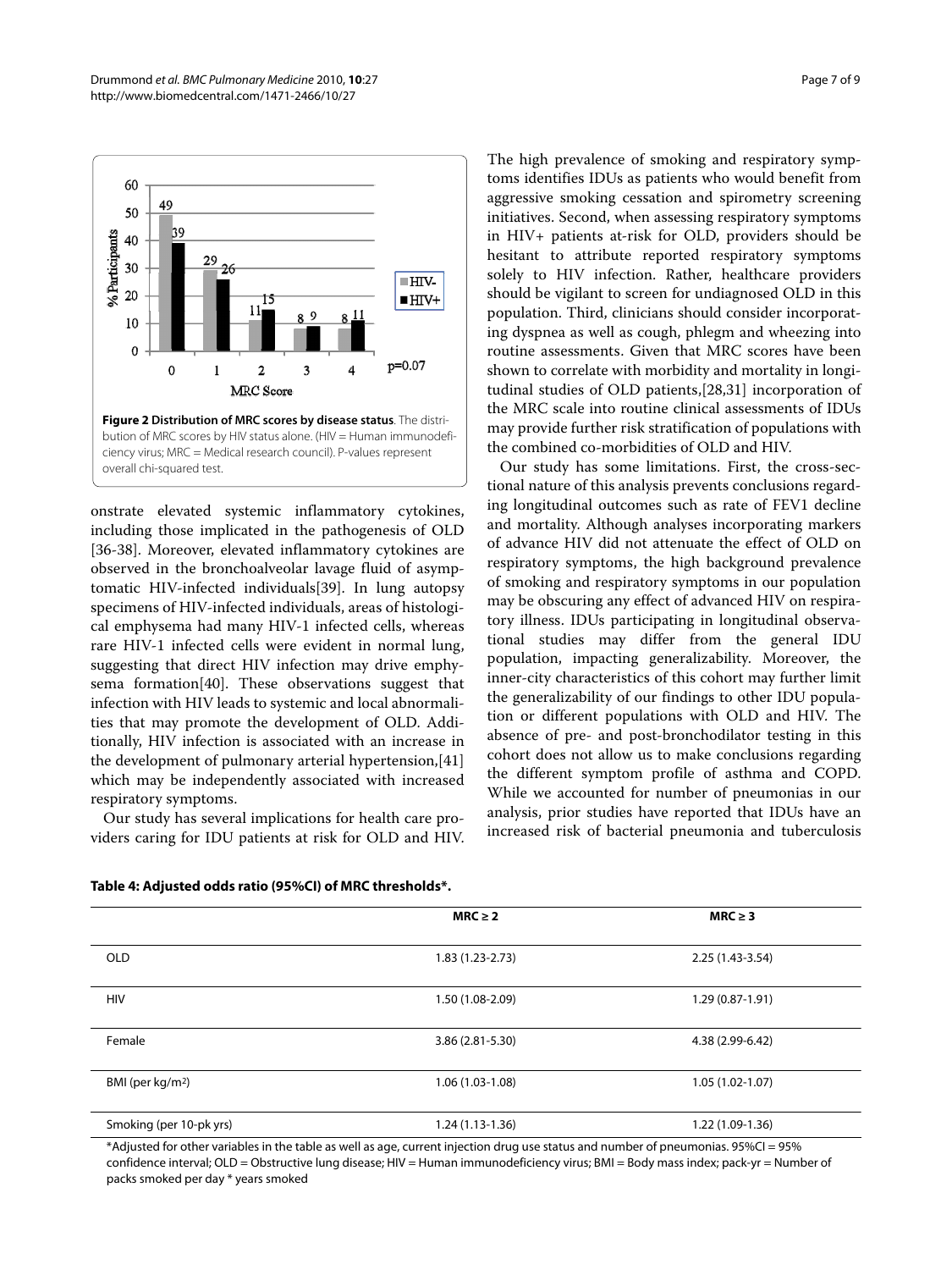when compared to other HIV risk groups, a confounder that could impact functional status[\[42](#page-8-13)[,43](#page-8-14)]. We also did not evaluate for underlying cardiac disease as a contributor to dyspnea. Despite these limitations, the large size of our cohort, the systematic administration of validated questionnaires and the use of standardized measures of lung function allow us to provide a novel and comprehensive study of respiratory symptoms and functional status in an inner-city IDU population at risk for HIV and OLD.

## **Conclusions**

We show that HIV significantly worsens dyspnea, but has limited effect on the reported burden of cough, wheezing and phlegm in individuals of similar OLD status. Moreover, we found that OLD and HIV have an additive detrimental effect on dyspnea. HIV is independently associated with moderate but not severe dyspnea after controlling for OLD status. The results of this analysis provide new information which can assist providers managing a population particularly susceptible to the two important diseases of OLD and HIV.

## **Abbreviations**

AIDS: Acquired Immunodeficiency Syndrome; ALIVE: AIDS Linked to IntraVenous Experience; BMI: Body-mass index; CD4: CD4+ T-helper cells; COPD: Chronic obstructive pulmonary disease; FEV1: Forced expiratory volume in one second; FVC: Forced vital capacity; HAART: Highly active anti-retroviral therapy; HIV: Human immunodeficiency virus; IQR: Interquartile range; IDU: Injection drug use; IDUs: Injection drug users; MRC: Medical research council; OLD: Obstructive lung disease

#### **Competing interests**

The authors declare that they have no competing interests.

#### **Authors' contributions**

MBD is responsible for initial manuscript drafting, statistical analysis and revisions of the manuscript. GDK is responsible for initial research design and critical revisions of the manuscript. EPR is responsible for statistical analysis and critical revisions of the manuscript. MCM, JFM, SHM, EAE, RAW, CAM and JCH are responsible for the initial manuscript design and critical revisions of the manuscript. All authors read and approved the final manuscript.

#### **Acknowledgements**

This study was funded in part by grants from the NIH (RO1s HL090483, DA04334 and DA12568). MBD is supported by an Institute for Clinical and Translational Research (KL2) Mentored Career Development Award from the National Institutes of Health. EAE is supported by the Intramural Research Program of the National Cancer Institute.

#### **Author Details**

1Department of Medicine, School of Medicine, Johns Hopkins University, Baltimore, MD, USA, 2Department of Epidemiology, Bloomberg School of Public Health, Johns Hopkins University, Baltimore, MD, USA and 3Division of Cancer Epidemiology and Genetics, National Cancer Institute, National Institutes of Health, Rockville, MD, USA

## Received: 5 January 2010 Accepted: 11 May 2010 Published: 11 May 2010

#### **References**

- <span id="page-7-0"></span>1. Schoener EP, Hopper JA, Pierre JD: Injection drug use in North America**.** Infect Dis Clin North Am 2002, 16:535-551. vii.
- Alcabes P, Friedland G: Injection drug use and human immunodeficiency virus infection**.** Clin Infect Dis 1995, 20:1467-1479.
- <span id="page-7-6"></span>3. Kral AH, Bluthenthal RN, Booth RE, Watters JK: **HIV seroprevalence among** street-recruited injection drug and crack cocaine users in 16 US municipalities**.** Am J Public Health 1998, 88:108-113.
- <span id="page-7-1"></span>4. Ebright JR, Pieper B: Skin and soft tissue infections in injection drug users**.** Infect Dis Clin North Am 2002, 16:697-712.
- <span id="page-7-2"></span>5. Gachupin-Garcia A, Selwyn PA, Budner NS: Population-based study of malignancies and HIV infection among injecting drug users in a New York City methadone treatment program, 1985-1991**.** AIDS 1992, 6:843-848.
- 6. Sulkowski MS, Mast EE, Seeff LB, Thomas DL: Hepatitis C virus infection as an opportunistic disease in persons infected with human immunodeficiency virus**.** Clin Infect Dis 2000, 30(Suppl 1):S77-84.
- 7. Johnson ME, Fisher DG, Fenaughty A, Theno SA: Hepatitis C virus and depression in drug users**.** Am J Gastroenterol 1998, 93:785-789.
- 8. Lucas GM, Mehta SH, Atta MG, Kirk GD, Galai N, Vlahov D, Moore RD: Endstage renal disease and chronic kidney disease in a cohort of African-American HIV-infected and at-risk HIV-seronegative participants followed between 1988 and 2004**.** AIDS 2007, 21:2435-2443.
- 9. Chaturvedi AK, Pfeiffer RM, Chang L, Goedert JJ, Biggar RJ, Engels EA: Elevated risk of lung cancer among people with AIDS**.** AIDS 2007, 21:207-213.
- <span id="page-7-3"></span>10. Kirk GD, Merlo C, P OD, Mehta SH, Galai N, Vlahov D, Samet J, Engels EA: HIV infection is associated with an increased risk for lung cancer, independent of smoking**.** Clin Infect Dis 2007, 45:103-110.
- <span id="page-7-4"></span>11. Crothers K, Butt AA, Gibert CL, Rodriguez-Barradas MC, Crystal S, Justice AC: Increased COPD among HIV-positive compared to HIV-negative veterans**.** Chest 2006, 130:1326-1333.
- 12. Overland ES, Nolan AJ, Hopewell PC: Alteration of pulmonary function in intravenous drug abusers. Prevalence, severity, and characterization of gas exchange abnormalities**.** Am J Med 1980, 68:231-237.
- <span id="page-7-5"></span>13. Sherman CB, Hudson LD, Pierson DJ: Severe precocious emphysema in intravenous methylphenidate (Ritalin) abusers**.** Chest 1987, 92:1085-1087.
- <span id="page-7-7"></span>14. Holmberg SD: The estimated prevalence and incidence of HIV in 96 large US metropolitan areas**.** Am J Public Health 1996, 86:642-654.
- <span id="page-7-8"></span>15. Des Jarlais DC, Friedman SR: HIV infection among intravenous drug users: epidemiology and risk reduction**.** AIDS 1987, 1:67-76.
- <span id="page-7-9"></span>16. Heron M, Hoyert DL, Murphy SL, Xu J, Kochanek KD, Tejada-Vera B: Deaths: final data for 2006**.** Natl Vital Stat Rep 2009, 57:1-134.
- <span id="page-7-10"></span>17. CDC: HIV/AIDS Surveillance Report, 2006. Vol. 18**.** In Book HIV/AIDS Surveillance Report, 2006, (Editor ed.^ds.) Volume 18. City: CDC: 2008.
- <span id="page-7-11"></span>18. Burns DN, Hillman D, Neaton JD, Sherer R, Mitchell T, Capps L, Vallier WG, Thurnherr MD, Gordin FM: Cigarette smoking, bacterial pneumonia, and other clinical outcomes in HIV-1 infection. Terry Beirn Community Programs for Clinical Research on AIDS**.** J Acquir Immune Defic Syndr Hum Retrovirol 1996, 13:374-383.
- <span id="page-7-12"></span>19. Diaz PT, Clanton TL, Pacht ER: Emphysema-like pulmonary disease associated with human immunodeficiency virus infection**.** Ann Intern Med 1992, 116:124-128.
- <span id="page-7-13"></span>20. Diaz PT, King MA, Pacht ER, Wewers MD, Gadek JE, Nagaraja HN, Drake J, Clanton TL: Increased susceptibility to pulmonary emphysema among HIV-seropositive smokers**.** Ann Intern Med 2000, 132:369-372.
- <span id="page-7-14"></span>21. Vlahov D, Anthony JC, Munoz A, Margolick J, Nelson KE, Celentano DD, Solomon L, Polk BF: The ALIVE study, a longitudinal study of HIV-1 infection in intravenous drug users: description of methods and characteristics of participants**.** NIDA Res Monogr 1991, 109:75-100.
- <span id="page-7-15"></span>22. Miller MR, Hankinson J, Brusasco V, Burgos F, Casaburi R, Coates A, Crapo R, Enright P, Grinten CP van der, Gustafsson P, et al.: Standardisation of spirometry**.** Eur Respir J 2005, 26:319-338.
- <span id="page-7-16"></span>23. Hankinson JL, Odencrantz JR, Fedan KB: Spirometric reference values from a sample of the general U.S. population**.** Am J Respir Crit Care Med 1999, 159:179-187.
- <span id="page-7-17"></span>24. Gomez FP, Rodriguez-Roisin R: Global initiative for Chronic Obstructive Lung Disease (GOLD) guidelines for chronic obstructive pulmonary disease**.** Current Opinion in Pulmonary Medicine 2002, 8:81.
- <span id="page-7-18"></span>25. Ferris BG: Epidemiology Standardization Project (American Thoracic Society)**.** Am Rev Respir Dis 1978, 118:1-120.
- <span id="page-7-19"></span>26. Fletcher CM: The clinical diagnosis of pulmonary emphysema; an experimental study**.** Proc R Soc Med 1952, 45:577-584.
- <span id="page-7-20"></span>27. Bestall JC, Paul EA, Garrod R, Garnham R, Jones PW, Wedzicha JA: Usefulness of the Medical Research Council (MRC) dyspnoea scale as a